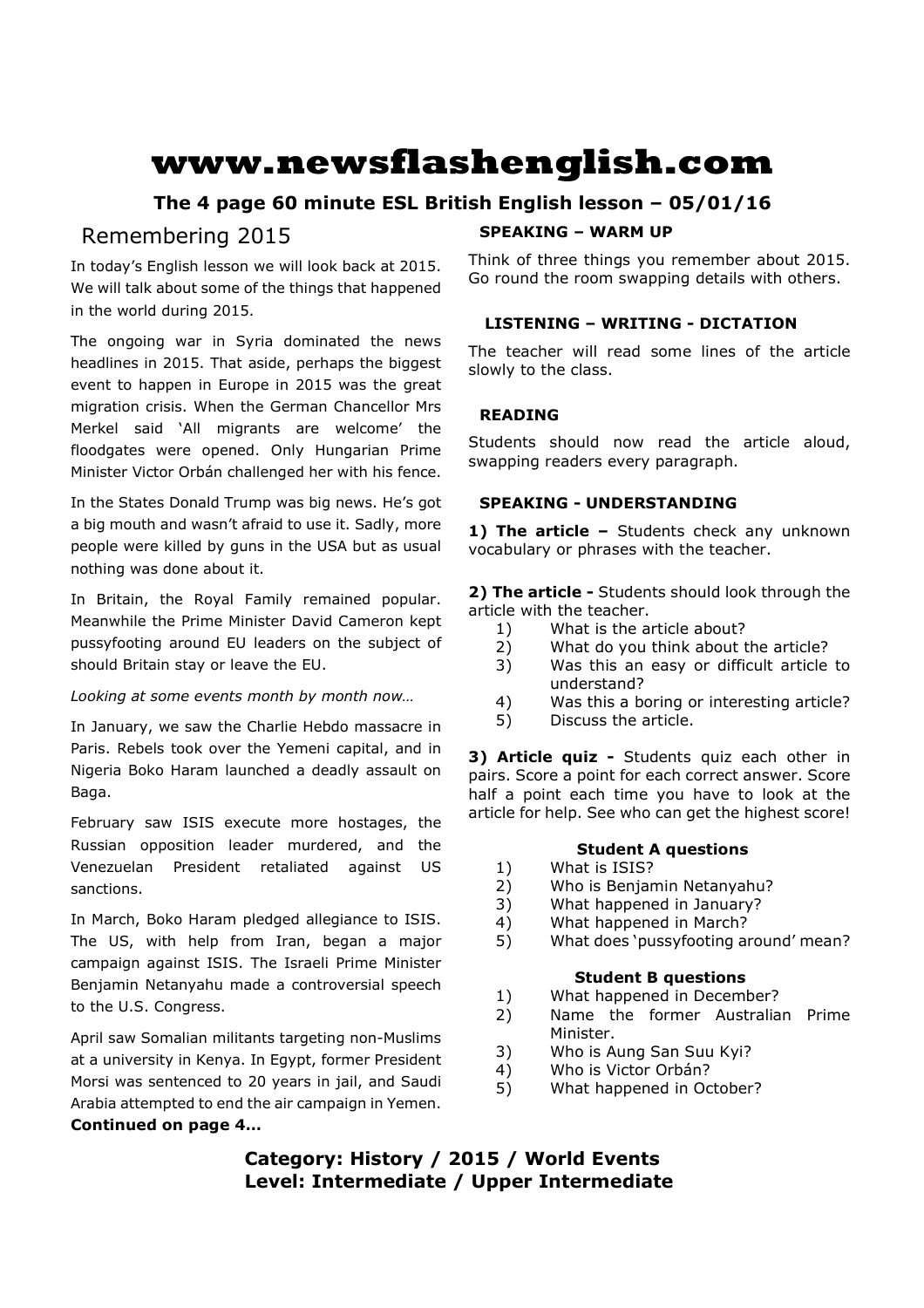# Remembering 2015 *– 5th January 2016*

#### **WRITING / SPEAKING**

*In pairs.* On the board write as many words as you can about **'2015'.** *One-two minutes.*  Compare with other teams. Using your words compile a short dialogue together.

#### **WRITING / SPEAKING**

*In pairs* – Think of three sporting and three cultural events that took place in 2015. Discuss together!

Think of three things that changed your life in 2015. Write them down. Discuss together.

| $\mathbf{1}$ |  |
|--------------|--|
| $\mathsf{2}$ |  |
| 2            |  |
| Э.           |  |

# **SPEAKING - ROLEPLAY 2**

*In pairs - Student A* is a news reporter. *Student B* is themselves. *Student A* interviews *Student B*  about what they think of 2015? *3 mins.* 

#### **DISCUSSION**

#### **Student A questions**

- 1) Did the headline make you want to read the article?
- 2) How will you remember 2015?
- 3) Was 2015 a good year for you?
- 4) Did you do everything you wanted?
- 5) Was 2015 a sad or happy year for you?
- 6) Was 2015 a positive or perhaps negative year for you?
- 7) What are your three predictions for 2016?
- 8) What has the weather been like in 2015 where you live?
- 9) Will Donald Trump become president of the USA?
- 10) Have you learnt anything in today's English lesson?

#### **SPELLING**

The teacher will class individually the following  $w_0$ are in the Afterwards chee answers.

| e teacher will ask the<br>ss individually to spell<br>following words that<br>the<br>article.<br>in<br>erwards check<br>your |               | Note the following:<br>Pass = $12$<br>Good = $15$<br>Very good $= 18$<br>Excellent = $20$ |           |
|------------------------------------------------------------------------------------------------------------------------------|---------------|-------------------------------------------------------------------------------------------|-----------|
| swers.                                                                                                                       |               | 11)                                                                                       | election  |
| 1)                                                                                                                           | chancellor    | 12)                                                                                       | deal      |
| 2)                                                                                                                           | pussyfooting  | 13)                                                                                       | birth     |
| 3)                                                                                                                           | popular       | 14)                                                                                       | austerity |
| 4)                                                                                                                           | migration     | 15)                                                                                       | assault   |
| 5)                                                                                                                           | immigration   | 16)                                                                                       | crisis    |
| 6)                                                                                                                           | massacre      | 17)                                                                                       | majority  |
| 7)                                                                                                                           | hostages      | 18)                                                                                       | major     |
| 8)                                                                                                                           | campaign      | 19)                                                                                       | austerity |
| 9)                                                                                                                           | controversial | 20)                                                                                       | multiple  |
| 10)                                                                                                                          | floodgates    |                                                                                           |           |
|                                                                                                                              |               |                                                                                           |           |

# **SPEAKING – ROLEPLAY 1**

*In groups.* One of you is the interviewer. The others are themselves. You are in the *Discussion FM* radio studio in London. Today's interview is: *2015. 10 mins.*

*The teacher will choose some groups to roleplay their interview in front of the class.* 

# **DISCUSSION**

#### **Student B questions**

- 1) What are your top three predictions for 2016?
- 2) Did you watch any 'Back to the Future' movies this year?
- 3) What will happen in Syria this year?
- 4) Will the migration crisis in Europe get worse?
- 5) Will Mrs Merkel be fired?
- 6) Will Britain leave the EU?
- 7) Will the EU start to implode?
- 8) Will we see more fences built across Europe?
- 9) Will the USA put boots on the ground in Syria?
- 10) Did you like this discussion?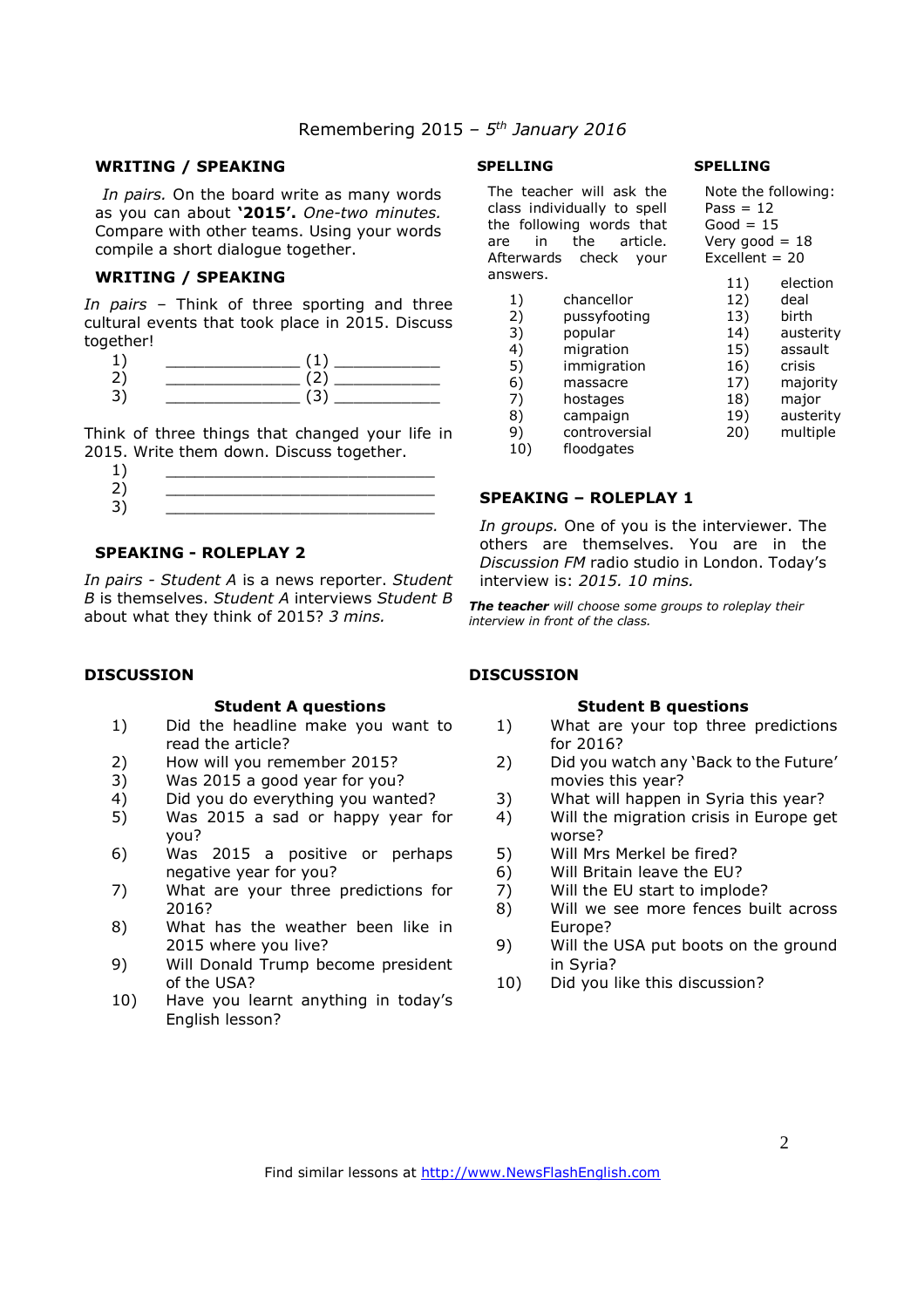# **GAP FILL: READING GAP FILL: GRAMMAR**

#### **Remembering 2015**

In today's English lesson we will look back at 2015. We will talk about some of the things that happened in the world during 2015.

The ongoing war in Syria dominated the news headlines in 2015. That aside, perhaps the biggest  $(1)$  to happen in Europe in 2015 was the great migration crisis. When the German Chancellor Mrs Merkel said 'All (2) are welcome' the floodgates were opened. Only Hungarian Prime Minister Victor Orbán challenged her with his (3) .

In the States Donald Trump was big news. He's got a big mouth and wasn't  $(4)$  to use it.  $(5)$ , more people were killed by guns in the USA but as usual nothing was done about it. In Britain, the Royal Family remained (6) . Meanwhile the Prime Minister David Cameron kept (7) around EU leaders on the (8)\_\_ of should Britain stay or leave the EU.

#### *fence / pussyfooting / afraid / subject /sadly / event / migrants / popular*

#### *Looking at some events month by month now…*

In January, we saw the Charlie Hebdo (1) in Paris. Rebels took over the Yemeni capital, and in Nigeria Boko Haram launched a (2) (3) on Baga.

February saw ISIS  $(4)$  more  $(5)$ , the Russian opposition leader murdered, and the Venezuelan President retaliated against US sanctions.

In March, Boko Haram pledged allegiance to ISIS. The US, with help from Iran, began a  $(6)$ campaign against ISIS. The Israeli Prime Minister Benjamin Netanyahu made a controversial speech to the U.S. Congress.

April saw Somalian (7)\_\_ targeting non-Muslims at a university in Kenya. In Egypt, (8) President Morsi was sentenced to 20 years in jail, and Saudi Arabia attempted to end the air campaign in Yemen.

# *militants / major / execute / assault / deadly / hostages / former / massacre*

#### **Remembering 2015**

In today's English lesson we will look back at 2015. We will talk about  $(1)$  of the things  $(2)$ happened in the world during 2015.

The ongoing war in Syria dominated the news headlines in 2015. That aside, perhaps the biggest event to happen in Europe in 2015 was the great migration crisis. (3) \_ the German Chancellor Mrs Merkel said 'All migrants are welcome' the floodgates were opened. (4) Hungarian Prime Minister Victor Orbán challenged (5) with his fence.

In the States Donald Trump was big news. He's got a big mouth and wasn't afraid to use it. Sadly,  $(6)$ people were killed by guns in the USA (7) as usual nothing was done about it. In Britain, the Royal Family remained popular. Meanwhile the Prime Minister David Cameron kept pussyfooting around EU leaders on the subject of (8)\_\_ Britain stay or leave the EU.

#### *should / more / when / that / some / only / but / her*

*Looking (1)\_\_ some events month (2)\_\_ month now…* 

In January, (3)\_\_ saw the Charlie Hebdo massacre in Paris. Rebels took over the Yemeni capital, and in Nigeria Boko Haram launched a deadly assault (4) Baga. February saw ISIS execute more hostages, the Russian opposition leader murdered, (5) the Venezuelan President retaliated against US sanctions.

In March, Boko Haram pledged allegiance to ISIS. The US, with help from Iran, began a major campaign against ISIS. The Israeli Prime Minister Benjamin Netanyahu made a controversial speech to the U.S. Congress. April saw Somalian militants targeting non-Muslims at (6)\_\_ university in Kenya. In Egypt, former President Morsi was sentenced to 20 years in jail, and Saudi Arabia attempted to end (7) air campaign (8) Yemen.

*in / at / on / we / a / and / the / by*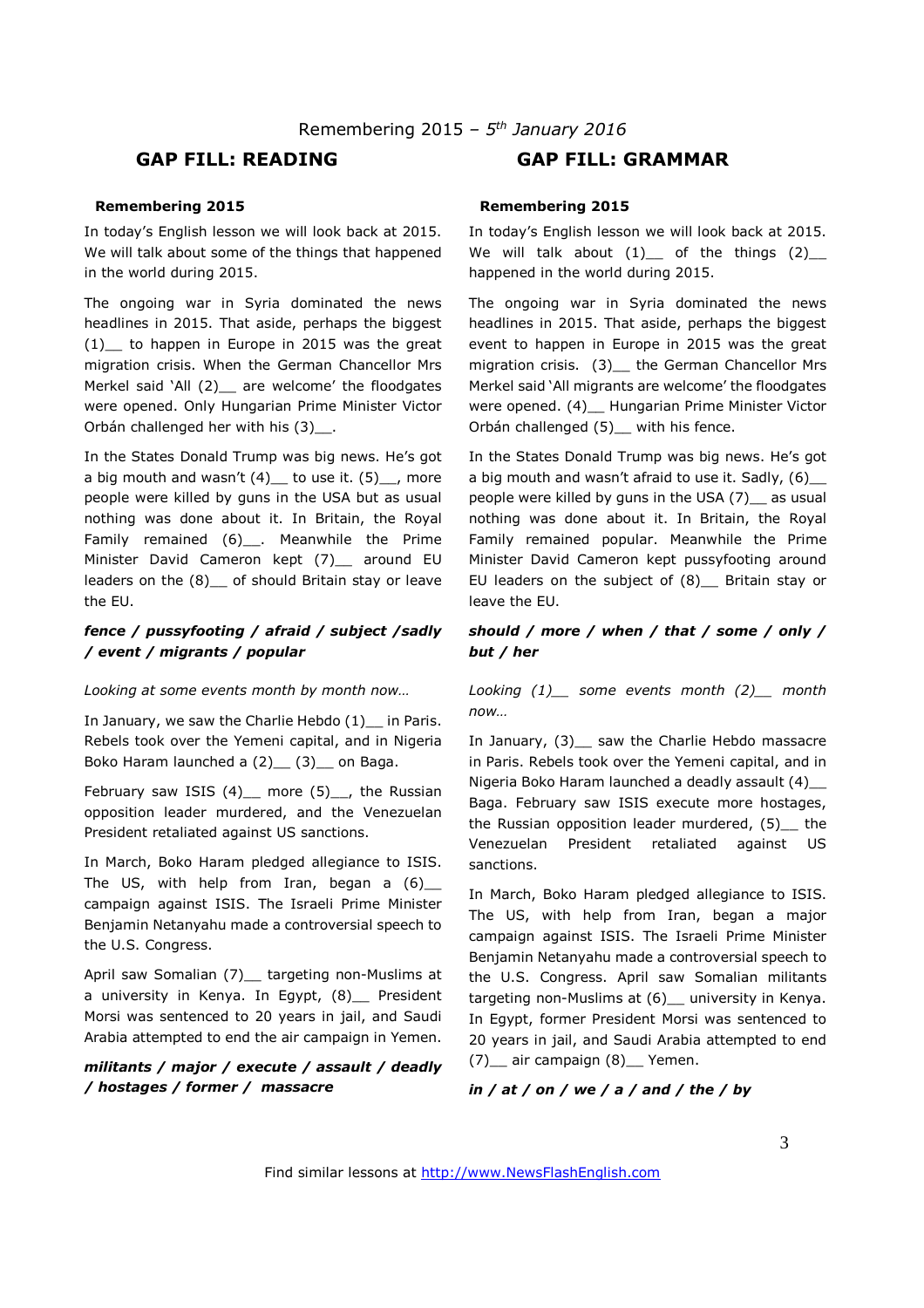#### Remembering 2015 *– 5 th January 2016*



# **GAP FILL: LISTENING READING - FROM PAGE 1**

#### **Remembering 2015**

In today's English lesson we will look back at 2015. We will talk about **that happened** in the world during 2015. The ongoing war in Syria dominated the news headlines in 2015. That aside, perhaps the biggest event to happen in Europe in 2015 was the \_\_\_\_\_\_\_\_\_\_\_\_\_\_\_\_\_\_\_\_\_\_. When the German Chancellor Mrs Merkel said 'All migrants are welcome' the \_\_\_\_\_\_\_\_\_\_\_\_\_\_\_\_\_\_\_\_\_\_. Only Hungarian Prime Minister Victor Orbán challenged her with his fence.

In the States The States and the States and the States and the States are news. He's got a big mouth and wasn't afraid to use it. Sadly, more people were killed by guns in the USA but as usual nothing was done about it. In Britain, the Royal Family remained popular. Meanwhile the Prime Minister David Cameron kept \_\_\_\_\_\_\_\_\_\_\_\_\_\_\_\_\_\_\_ EU leaders on the subject of or leave the EU.

*Looking at some events month by month now…*

In January, we saw the \_\_\_\_\_\_\_\_\_\_\_\_\_\_\_\_\_\_\_\_\_\_ in Paris. Rebels took over the Yemeni capital, and in Nigeria Boko Haram launched a deadly assault on Baga.

February saw ISIS execute more hostages, the Russian opposition leader murdered, and the \_\_\_\_\_\_\_\_\_\_\_\_\_\_\_\_\_\_\_\_ retaliated against US sanctions.

In March, Boko Haram pledged allegiance to ISIS. The US, with help from Iran, began a major campaign against ISIS. The Israeli Prime Minister Benjamin Netanyahu made a controversial speech to the U.S. Congress.

April saw **Example 20** argeting non-Muslims at a university in Kenya. In Egypt, former President Morsi was sentenced to 20 years in jail, and Saudi Arabia attempted to end the

#### **www.newsflashenglish.com**

**Copyright D. J. Robinson 2016 (V3)**

In May 2015 the Conservatives under David Cameron won the UK general election. The Duchess of Cambridge gave birth to a girl – Princess Charlotte, and in Egypt former Muslin Brotherhood leader President Morsi was sentenced to death.

In June, the Greek government missed a vital repayment loan payment. Dozens were killed at a beach resort in Tunisia and in Turkey Erdogan lost his majority in the election.

July saw the Iranians sign a nuclear deal, the USA and Cuba opening embassies in each other's countries, and the USA beating Japan in the football Women's World Cup.

In August, we had the Greek crisis, ISIS destroyed a famous temple in Syria, and the immigration crisis in Europe intensified.

September saw Australian Prime Minister Tony Abbott replaced. The Greek Prime Minister Alexis Tsipras who had resigned over austerity cuts was reelected. In Europe the migration crisis got worse; Hungary was invaded, and the EU did nothing.

October saw a new Prime Minister in Canada. China ended its one child policy, and in Ankara, Turkey, there were multiple bombings. 'October 21 2015' was also 'Back to the Future' day!

In November 2015 we saw the leaders of China and Taiwan meet for the first time. Aung San Suu Kyi won the elections in Myanmar (Burma), and Paris was under attack from ISIS militants.

Finally in December we saw the climate change conference in Paris, New Zealand chose a new flag and most of us celebrated Christmas!

Find similar lessons at http://www.NewsFlashEnglish.com